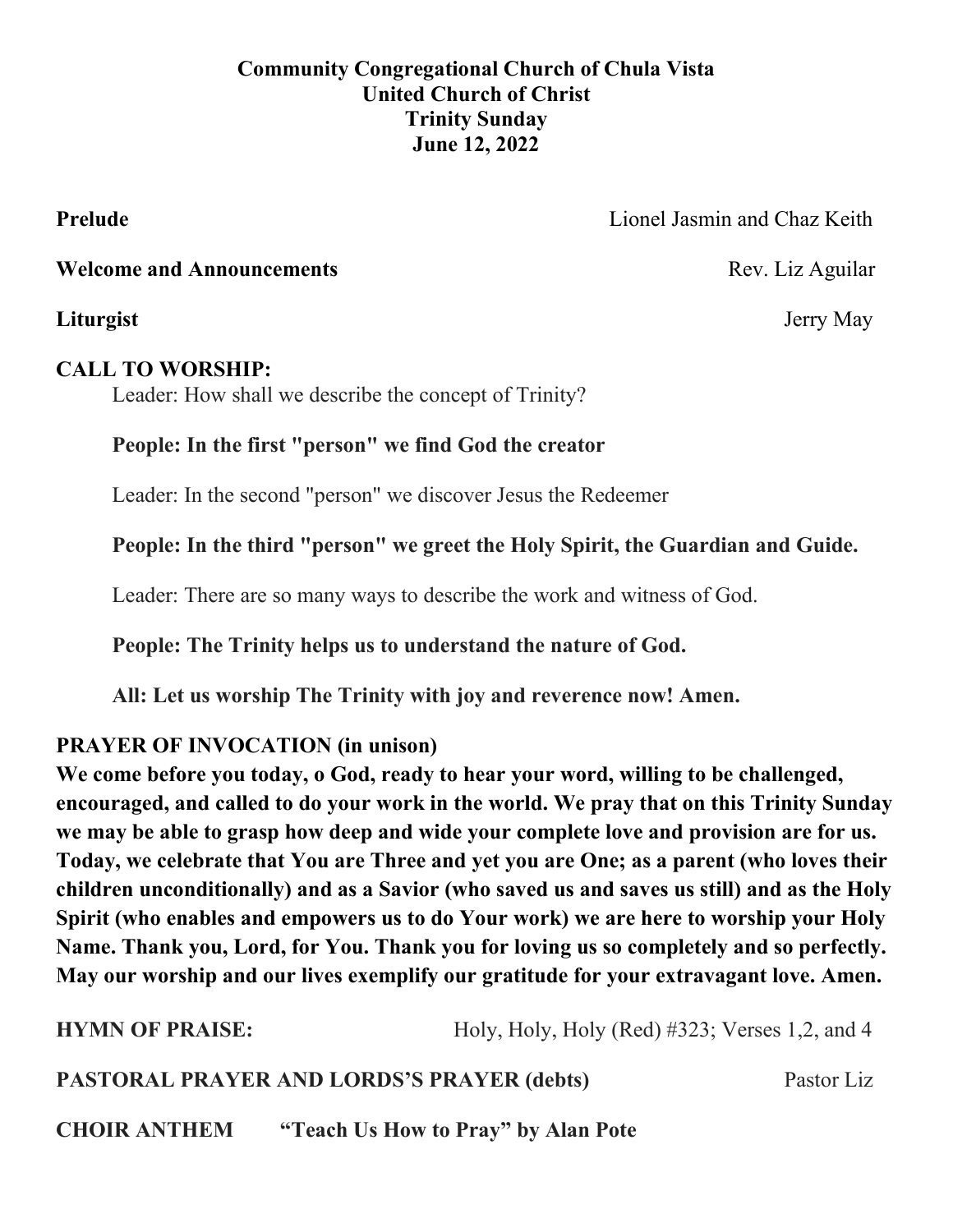#### **CHILDREN'S STORY** Pastor Liz

#### **SCRIPTURE READING** Jerry May

#### **John 14: 18-27 and John 16:12-15**

<sup>18</sup> "I will not leave you orphaned; I am coming to you. <sup>19</sup> In a little while the world will no longer see me, but you will see me; because I live, you also will live.  $^{20}$  On that day you will know that I am in my Father, and you in me, and I in you. <sup>21</sup> They who have my commandments and keep them are those who love me, and those who love me will be loved by my Father, and I will love them and reveal myself to them." <sup>22</sup> Judas (not Iscariot) said to him, "Lord, how is it that you will reveal yourself to us and not to the world?" <sup>23</sup> Jesus answered him, "Those who love me will keep my word, and my Father will love them, and we will come to them and make our home with them. <sup>24</sup> Whoever does not love me does not keep my words, and the word that you hear is not mine but is from the Father who sent me. <sup>25</sup> "I have said these things to you while I am still with you. <sup>26</sup> But the Advocate, the Holy Spirit, whom the Father will send in my name, will teach you everything and remind you of all that I have said to you. <sup>27</sup> Peace I leave with you; my peace I give to you. I do not give to you as the world gives. Do not let your hearts be troubled, and do not let them be afraid.

### **John 16: 12-15**

**<sup>12</sup>** "I still have many things to say to you, but you cannot bear them now. **<sup>13</sup>** When the Spirit of truth comes, he will guide you into all the truth, for he will not speak on his own but will speak whatever he hears, and he will declare to you the things that are to come. **<sup>14</sup>** He will glorify me because he will take what is mine and declare it to you. **<sup>15</sup>** All that the Father has is mine. For this reason I said that he will take what is mine and declare it to you.

**SERMON** "God's Love and Provision are Complete" Pastor Liz

### **SCHOLARSHIP PRESENTATION** Lynn DeHahn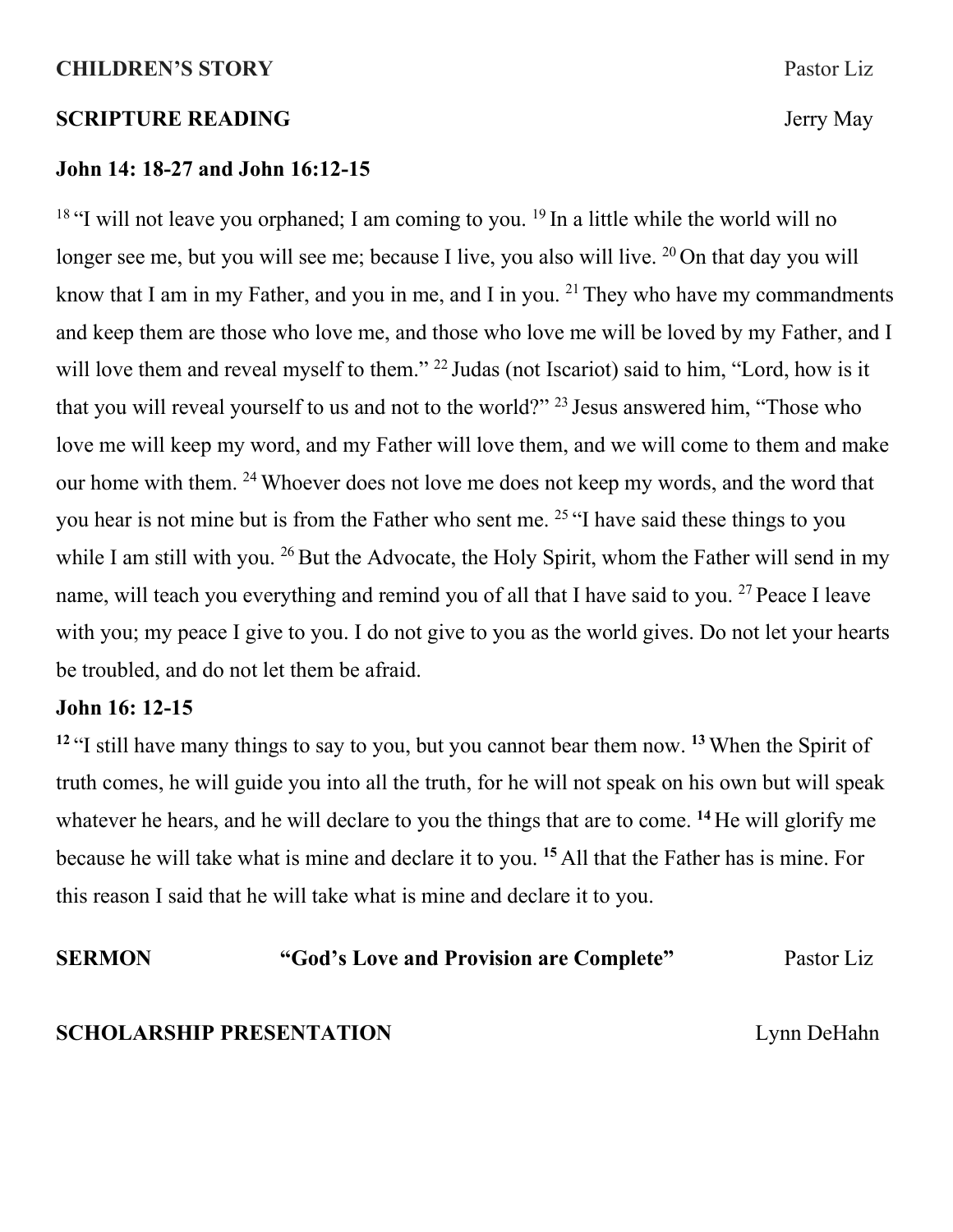## **OFFERTORY CALL TO OFFERING**

# **Special Music Music Music Music Music Music Music Music Music Music Music Music Music Music**

**Doxology** 

*Praise God from whom all blessings flow. Praise Him all creatures here below. Praise Him above ye heavenly host; Praise Father, Son, and Holy Ghost. Amen.*

 **Offering Prayer of Dedication (in unison)**

**Almighty God, we offer our gifts in gratitude this morning – not just for what you do in our lives, but for who you are in our lives. You are with us in the person of the Father, the God above us. You come to meet us as the Son, as God beside us. You empower us to do the work of kingdom-building by the Holy Spirit, God within us, providing strength and boldness that we would never find on our own. May these gifts be tools that make the transformation of the world a reality. We pray in the name of one God, Father, Son, and Holy Spirit. Amen.**

**CLOSING HYMN** Great is Your Faithfulness (Black) #423; Verses 1,2,3 **BENEDICTION** Rev. Aguilar **POSTLUDE** Lionel Jasmin; Chaz Keith **~~~~~~~~~~~~~~~~~~~~~~~~~~~~~~~~~~~~~~~~~~~~~~~~~~~~~~~~~~~~~~~~~~~~~~~~~~ Announcements**

*Welcome Everyone! We are thrilled to worship with you, today! Make sure to fill out an information card if you haven't done so already and drop it in the offering plate. Please consider staying after worship for fellowship in Bradley Hall.* 

**Today we congratulate Jasselle Limbo and Chaz Keith for their academic successes and for being awarded a scholarship, each, from our church! God bless you both in your future studies!**